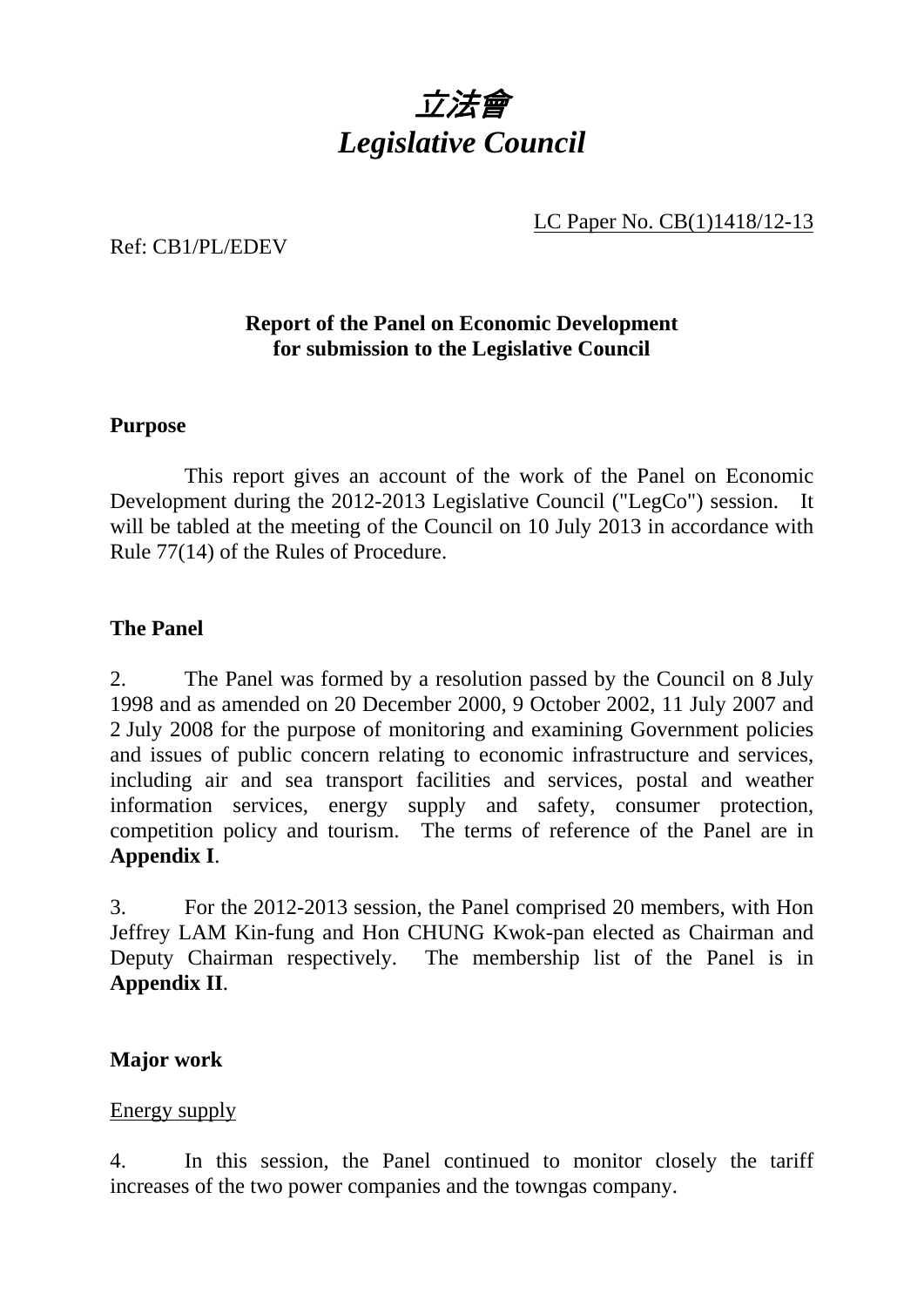#### *Annual electricity tariff review*

5. In December 2012, the Hong Kong Electric Co. Ltd. ("HEC") and CLP Power Hong Kong Limited ("CLP") announced an electricity tariff increase of 2.9% and 5.9% for 2013 respectively. Members expressed dissatisfaction that the increase was driven by two power companies' motive to maximize the permitted rate of return on their average net fixed assets at 9.99%, passing on all the increase of fuel costs to their customers. In particular, members were dissatisfied with the higher-than-inflation tariff increase proposed by CLP.

6. Members noted with concern that in future, rent and rates special rebate would no longer be available, the supply of cheap natural gas from Yacheng off Hainan Island would deplete, and the use of natural gas in the fuel mix for generating electricity would increase from about 20% to 50%. All these factors would lead to a sharp increase of CLP's electricity tariff. In response to members' concern whether the increase in tariff was mainly a result of the maintenance of a high level of reserve capacity of the two power companies, the power companies advised that the reserve capacity was required to ensure a reliable supply of electricity. According to the power companies, the existing reserve capacity levels were in line with international practice.

7. Members urged the Administration to consider various ways to mitigate the rate of tariff increase in future, such as by controlling the rate of return of the power companies, opening up the electricity market to bring in more competition in supplying electricity, and interconnecting transmission networks of the two power companies. The Government should perform its gate-keeping role to control the tariff increase of the power companies. The Administration advised that all along it had been the Government policy to strike a balance between a reliable, safe and environmentally-friendly supply of electricity and reasonable price, and that it would take into members' views during the interim review of the Scheme of Control Agreements ("SCAs") in 2013 and the long-term review on electricity matters before 2016.

8. The Panel found the higher-than-inflation electricity tariff increase proposed by CLP unacceptable. It passed a motion urging the Administration to press CLP, as a public utility company, to be aware of its social responsibility and strive to suppress the level of tariff adjustment for 2013 so as to ease the financial burden of the general public by making use of every possible means, including adjusting the balances of the Fuel Clause Recovery Account and Tariff Stabilization Fund ("TSF"). The motion also urged the Government to grab the opportunity of the 2013 mid-term review of the SCAs to require the power companies to expand the sources of funds of TSF, such as by allocating certain proceeds from property development to TSF.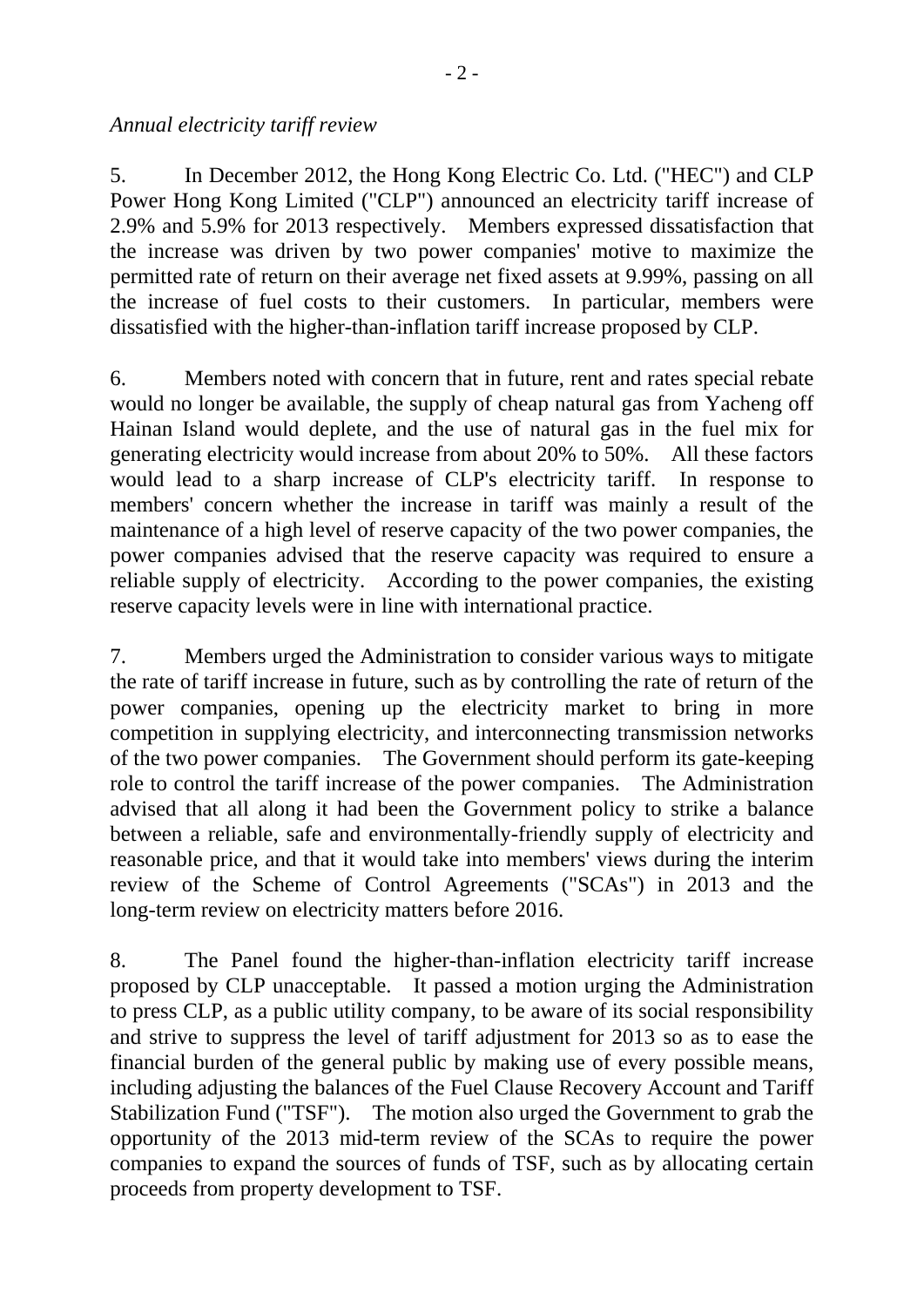## *Impact of Second West-East Natural Gas Pipeline on tariff increase*

9. At the meeting on 8 January 2013, the Panel received a briefing by the Administration and CLP on the agreement for the supply of natural gas through China's Second West-East Natural Gas Pipeline ("WEPII") for electricity generation to make up for the fast depleting gas source at Yacheng.

10. Members were concerned that given the higher price of the natural gas supply from WEPII than Yacheng gas, the electricity tariff of CLP would shoot up considerably in the coming years, especially when natural gas would constitute about 50% of the fuel mix for generation of electricity in 2015. CLP explained that the agreement for supply of natural gas from Yacheng was concluded about twenty years ago and since the supply from Yacheng was depleting, a new source of supply of natural gas had to be obtained. The price for the new supply was subject to the prevailing international market price. CLP advised that at present it would not be possible to estimate the impact of the supply of natural gas from WEPII on electricity tariff in 2013 and in the coming years as the new supply from WEPII would progressively replace the existing supply from Yacheng which was depleting over time. The Administration advised that during the interim review of the SCAs in 2013 and the long-term review before 2016, the Government and the two power companies would review the overall arrangements of the electricity supply market, including the supply of various types of fuel and the fuel mix for generation of electricity.

## *Interim review of the Scheme of Control Agreements with the two power companies*

11. Under the existing SCAs signed between the Government and the two power companies, the power companies and the Government shall have the right, during the year ending 31 December 2013, to request modification of any part of the SCAs. Any changes to the SCAs, however, require the mutual agreement between the Government and the respective power companies.

12. At the meeting on 26 November 2012, the Panel gave to the Administration its views on the 2013 interim review of the SCAs. On 25 February 2013, the Panel further held a meeting to receive public views on the matter. Members made various proposals for the Administration's consideration in its review of the SCAs. These included the study of the feasibility and implications of opening up the electricity market in 2018, the reduction of the permitted rate of return for the two power companies, the reconsideration of the linkage between the rate of return and the assets of the power companies, the interconnection of the power networks of the two power companies to minimize their investment on new generating units as well as measures to increase the transparency of the annual tariff reviews.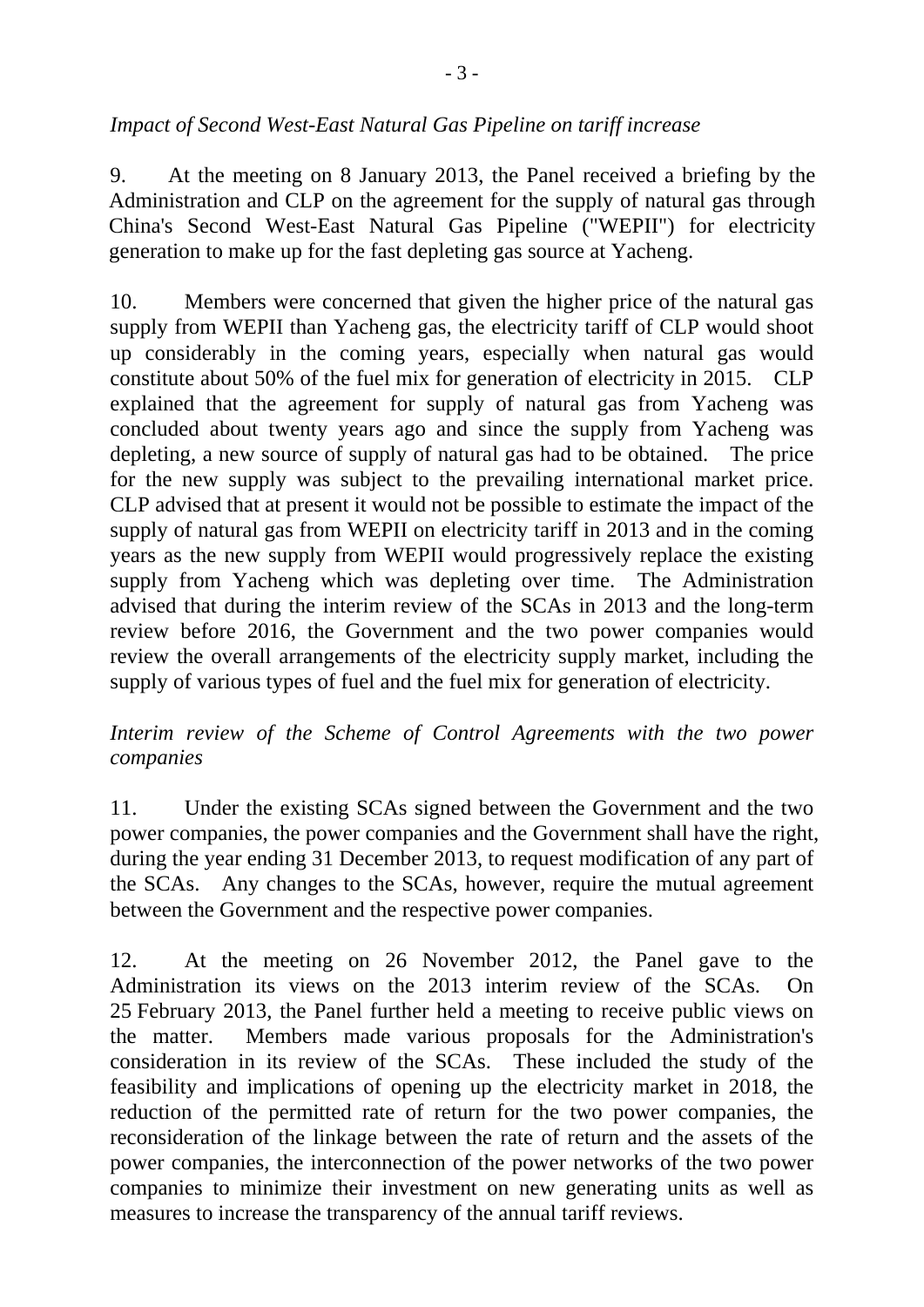13. On tariff structure, members had dissenting views about whether consumers who used a large amount of electricity should be charged at a higher unit rate of tariff than low-consumption consumers. While some members opined that such a tariff structure could help encourage energy saving and emission reduction, some other members opined that this would adversely affect some businesses particularly those engaged in providing essential services for the society, such as hospitals and the mass transit railway.

14. On the implications of opening up the electricity market, members noted that in the event that the Government implemented a change in the structure of the electricity market in 2018, the power companies would be allowed to recoup from the market stranded costs that could not be mitigated by measures required by the Government, which might include transferring energy supply agreements and selling generation facilities to any new supplier. The Administration advised that during the public consultation on the overall review of the SCAs, the public would also be consulted on the pros and cons of introducing competition to the electricity market. According to the Administration, the opening up of the electricity market in some countries had not brought about lower tariffs for their customers.

15. On nuclear energy, some members were of the view that given the price increase in the supply of natural gas, consideration should be given to increasing the use of nuclear energy for generating electricity. Some members, however, expressed strong opposition to nuclear power as the outcome of a nuclear incident would be disastrous. The Administration advised that there were divergent views among different stakeholders on the use of nuclear energy for generation of electricity, and the Government would carefully assess these views in reviewing the fuel mix with the power companies.

16. Given the significant impact of the Government's policy on the supply of electricity on industries and the economy of Hong Kong, members stressed the importance of consulting the public on various issues in the course of the SCAs interim review, such as tariff structure, change of the fuel mix for electricity generation and the use of nuclear energy.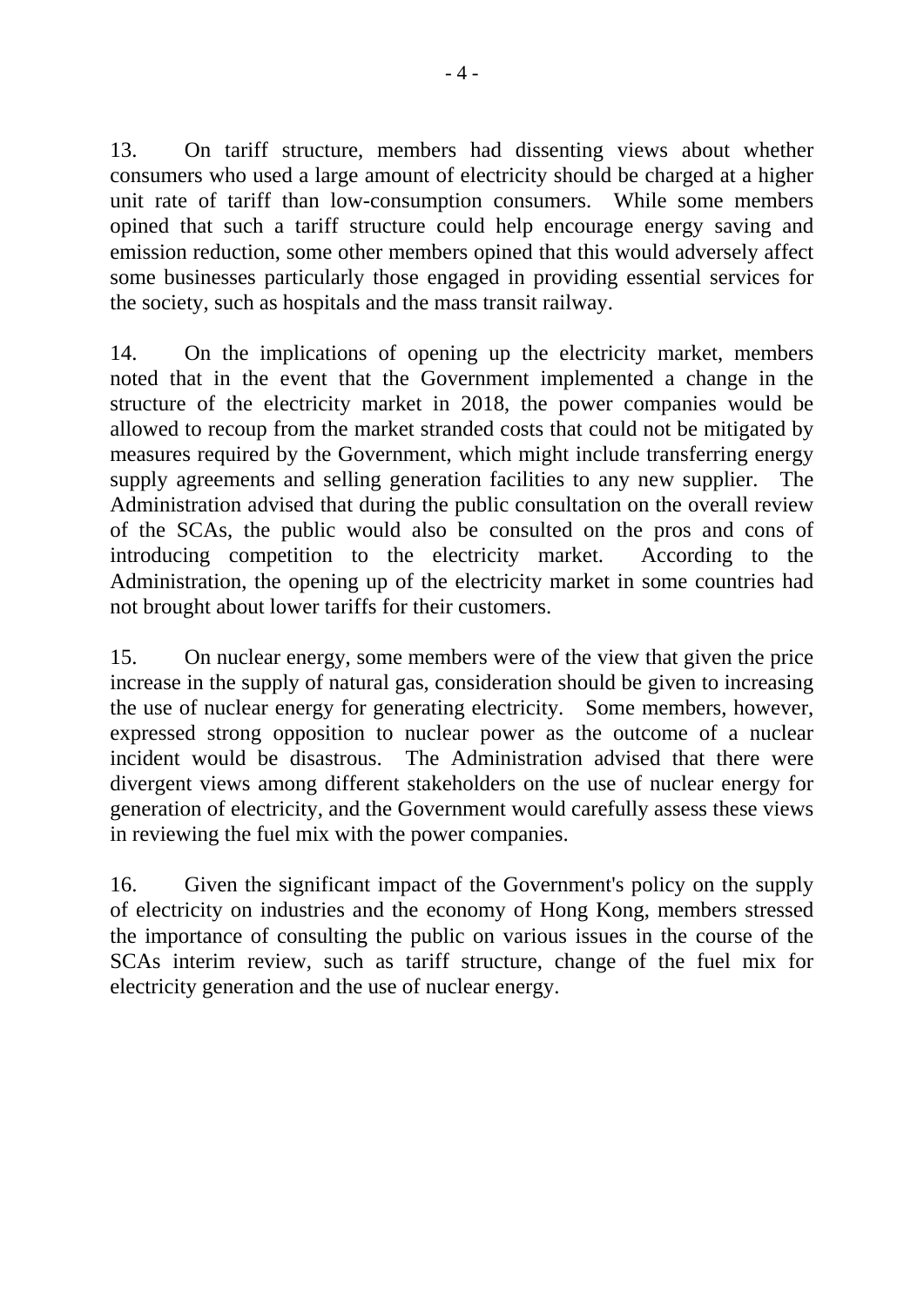### *Adjustment of gas tariff*

17. The Panel received a briefing by the Hong Kong and China Gas Company Ltd ("Towngas") on 25 February 2013 on its proposal to increase the average basic tariff by 4.6% with effect from 1 April 2013. Towngas last raised its basic tariff in April 2010.

18. Members expressed concern about the inflationary pressure given rise by the tariff increase being implemented by the public utilities on the small and medium-sized enterprises and the general public. Members queried about Towngas' reasons for increasing gas tariff despite its making huge profits. Towngas explained that apart from natural gas, naphtha constituted about 40% of the fuel mix for generation of town gas and the price of naphtha had increased in recent years. In addition, the operating costs of the company, e.g. provision and maintenance of pipelines, staff salaries and rentals for the customer centres etc., were also on the increase. Members noted that Towngas had provided tariff concession to about 90 000 households, including persons receiving assistance from the Comprehensive Social Security Assistance ("CSSA") Scheme, the elderly and persons with disabilities, and urged Towngas to consider extending the tariff concession arrangement to those low income families which did not benefit from the CSSA Scheme. Towngas undertook to consider members' suggestion.

## Lamma ferry disaster

19. On the night of 1 October 2012, a passenger ferry, the Sea Smooth, collided with a Hong Kong Electric Company Limited launch, the Lamma IV, near Lamma Island. After the collision, the Lamma IV sank quickly and the majority of passengers on board fell into the sea causing the deaths of 39 passengers on board of the Lamma IV.

20. On 27 May 2013, the Panel received a briefing by the Administration regarding the follow-up actions arising from the report of Commission of Inquiry ("CoI") appointed to inquire into the vessel collision incident. The Secretary for Transport and Housing and the Director of Marine offered their apologies to the families of the deceased, the injured and the public regarding the collision incident. Some members were of the view that the apologies were belated, insincere and involuntary. Members were gravely concerned about the errors committed by the Marine Department as identified in the CoI's report and considered that the collision incident had damaged Hong Kong's status as an international shipping centre. Some members commented that the public had already lost confidence in the Marine Department. They pointed out that the families of the victims of the collision incident had issued an open letter criticizing the Government, and the Marine Department in particular, for failing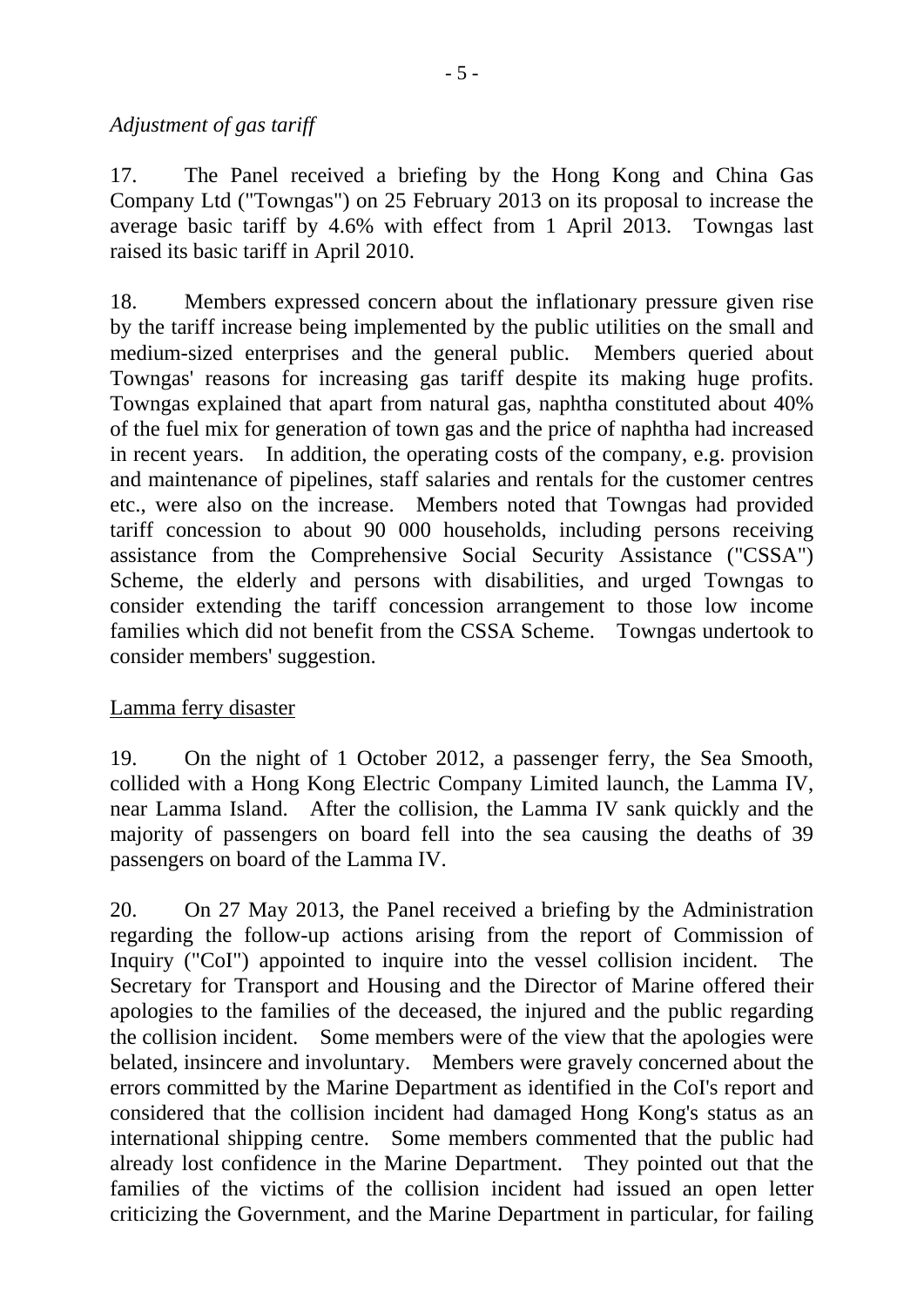to shoulder their responsibilities in the collision incident.

21. Members noted that the Administration would conduct an internal investigation into the collision incident and the investigation would be undertaken by the Transport and Housing Bureau instead of the Marine Department as originally proposed. The findings of the CoI would be taken as the starting point for the internal investigation, which would take a few months to complete. Some members considered that the impartiality of the internal investigation was questionable as it would be conducted by Government officials. They opined that an independent investigation should be conducted to find out the responsibilities of individual Government officers involved and recommend measures to prevent the recurrence of similar collision incidents. Some members commented that the Administration should ensure that the internal investigation procedures were transparent so as to ensure that justice was seen to be done. The Administration assured members that if any breaches of Civil Service Regulations were found, disciplinary proceedings would be pursued against the officer(s) involved, irrespective of the ranking of the officer(s) concerned. In the event that criminal offences were identified in the internal investigation, the case(s) would be referred to the relevant enforcement agencies for action.

22. Some members pointed out that despite the Administration's claim that nearly all passenger vessels inspected by the Marine Department after the collision incident were found to have complied with the structural plans of the vessels and the statutory safety requirements for lifejackets, many members of the public commented that they were not aware of the life-saving equipment on board and the safety procedures to be followed in case of a sea accident. A member was also concerned about the difficulty in locating and retrieving lifejackets on vessels during emergencies. Some members expressed concern that the Government was still conducting consultation on some improvement measures promulgated by the Transport and Housing Bureau regarding the safety arrangements on vessels. They urged the Government to take expeditious actions to implement the improvement measures.

23. At the meeting, the Panel passed a motion expressing its great disappointment and regret towards the belated apologies from the Secretary for Transport and Housing, and the Director of Marine, and urging the Administration to conduct its investigation and system reforms independently and professionally. The motion also urged that public officers who had contravened any regulations should be held fully accountable and that the Administration should make compensation to the families of the victims of the Lamma ferry disaster.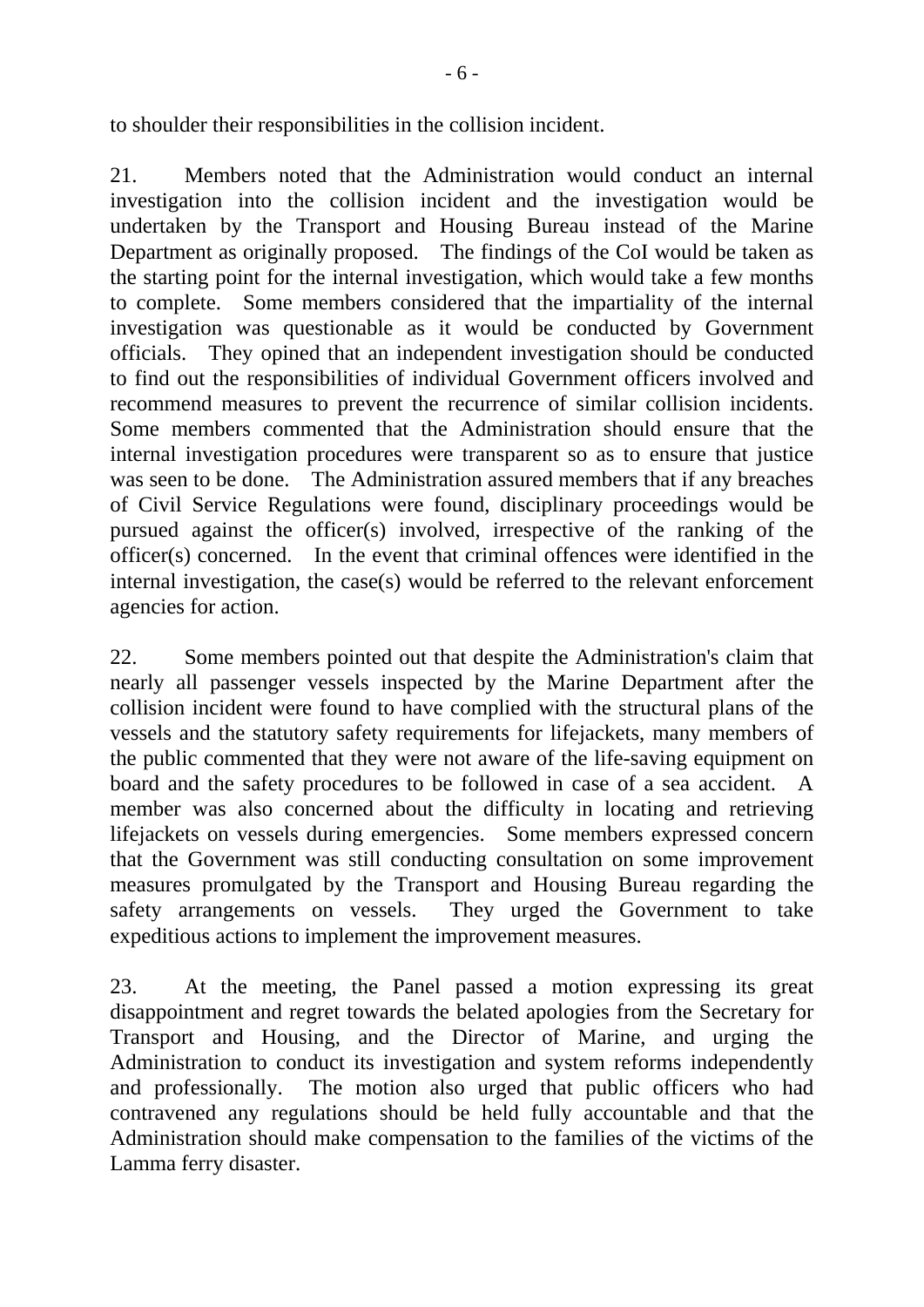## Tourism

24. In 2012-2013, the Panel had kept various major tourism infrastructure projects under review, and monitored the work and performance of tourism-related organizations.

## *Kai Tak Cruise Terminal*

25. The Panel continued to monitor the progress of construction of the Kai Tak Cruise Terminal. It paid a site visit to the cruise terminal on 22 April 2013 to understand the latest progress of the project. During the visit, members were shown the various facilities of the terminal building including the baggage hall, south waiting hall, immigration hall and the landscaped deck on the roof of the building. Members noted that the terminal building would be ready to receive the first cruise liner, Mariner of the Seas, on 12 June 2013.

26. At the briefing by the Administration, members expressed concern about the connectivity of the Kai Tak Cruise Terminal with other parts of Hong Kong. The Administration advised that during the initial stage of operation, a green minibus route would run between the terminal and Kowloon Bay MTR Station. Cruise passengers would normally take coaches arranged by the shipping agent or shore excursion operator to travel between the terminal and attractions in different parts of Hong Kong, instead of relying on public transport services.

27. Members were concerned about the Government's efforts in developing Hong Kong as a home port for cruise travel. The Administration advised that the Hong Kong Tourism Board would continue to strengthen Hong Kong's image as one of Asia's cruise hubs through international events and media visits. It would encourage cruise lines to include Hong Kong in their itineraries and stimulate consumer demand for cruise travel through the co-op marketing fund with cruise lines and consumer promotion activities. It would also encourage the travel and tourism trades to develop new and innovative shore excursion programmes to enhance passenger experience.

28. Some members expressed concern about the impact of the emission from cruise vessels on the air quality in the vicinity of the Kai Tak Cruise Terminal. The Administration advised that the international standards for provision of on-shore power for cruise vessels were only developed in mid-2012, and a study on the technical aspects of providing on-shore power at the new cruise terminal would have to be conducted. The Government would seek funding for provision of the on-shore power facilities from the LegCo in due course.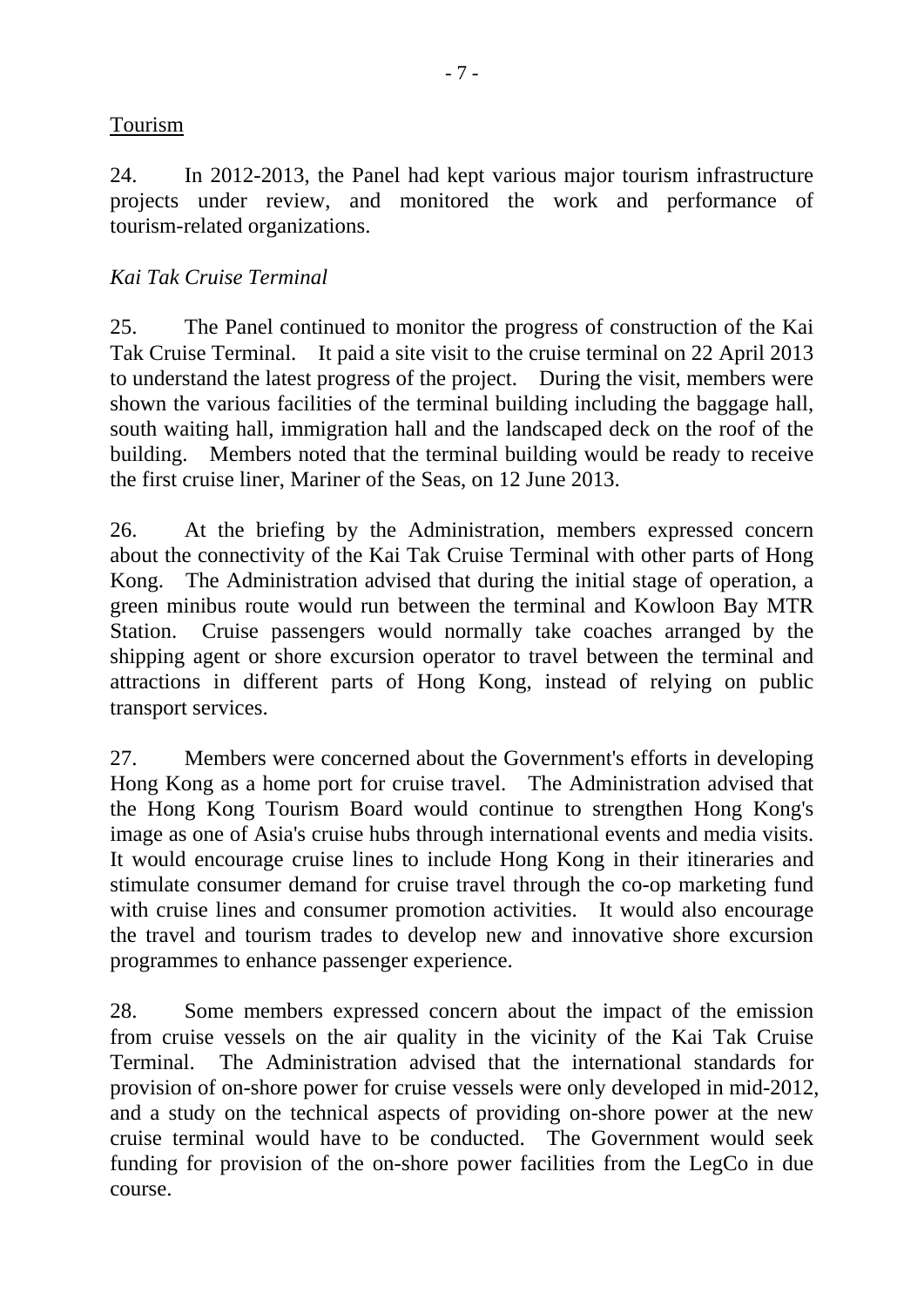#### *Ocean Park*

29. On 25 March 2013, the Panel discussed the Ocean Park's proposal to develop Tai Shue Wan into an all-weather indoor-cum-outdoor waterpark. The Project is scheduled for completion in the second half of 2017. The total project cost is estimated to be \$2,290 million. The Administration proposed that the Government would provide financial support to the Ocean Park in the form of a government loan for taking forward the project.

30. Members were concerned about the impact of Tai Shue Wan Development Project on the environment and whether the proposed waterpark would be built and operated in an environmentally-friendly manner. The Ocean Park advised that the waterpark would be designed to minimize the use of energy, water and waste production. Design and material selection would be carried out with environmental sensitivities in mind. Building Information Modelling techniques would be extensively applied for effective, sustainable, and highly coordinated designs. Efficient building structure design would also reduce both the use of material and the construction time, thereby minimizing the carbon footprint of the project. The internal environment of the waterpark would be enhanced by careful development of the indoor building's shape, its orientation for sunlight and shading, and adoption of natural ventilation.

31. Another concern of members was the impact of the project on the traffic in the vicinity of the Ocean Park. Members noted that according to the preliminary traffic assessment commissioned by the Ocean Park, the waterpark would not induce any significant traffic impact on the Aberdeen and Wong Chuk Hang area. The Panel was advised that at present over 90% of visitors made use of public transport services to and from the Ocean Park. With the opening of the MTR South Island Line, visitors could also choose to use railway service to reach the Ocean Park. The Ocean Park would arrange shuttle bus service between the Park, the MTR Ocean Park Station and the waterpark in future to alleviate the burden on the surrounding road traffic.

### *Hong Kong Disneyland*

32. Hong Kong Disneyland ("HKD") is a long-term investment of Hong Kong in tourism infrastructure in which the Government holds 52% of the shares. The Panel had all along been closely monitoring the performance of HKD and had received annual progress reports on the performance of HKD. In 2011-2012, HKD's attendance reached 6.7 million, a 13% rise over the previous year, with the guest mix of 33% local, 45% Mainland and 22% international. According to the Administration, HKD's total revenue in 2011-2012 was \$4,272 million, 18% higher than the previous year. The earnings before interest, taxes, depreciation and amortization ("EBITDA") were \$876 million, a substantial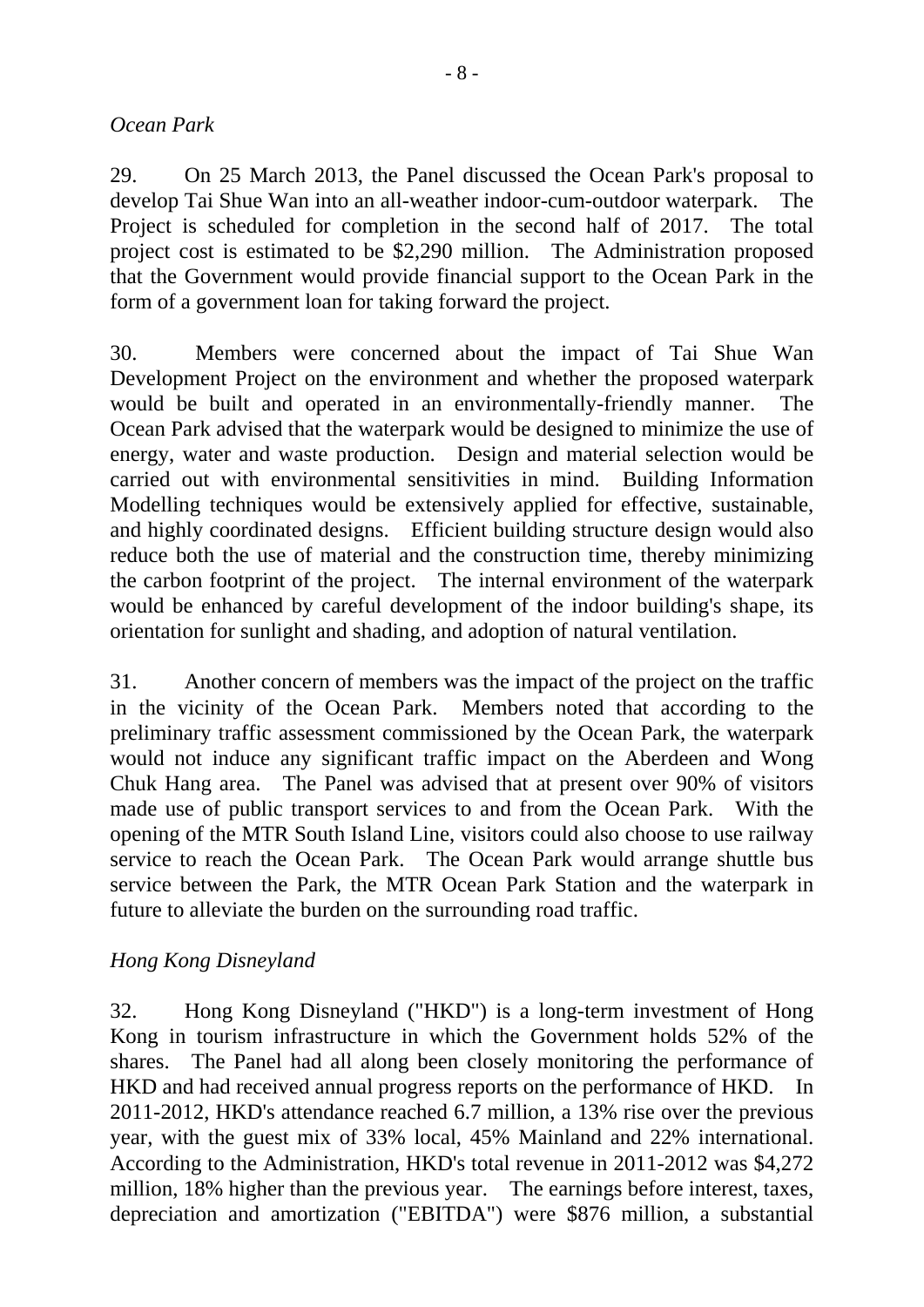improvement from \$506 million in the previous year. The additional spending of all HKD visitors in Hong Kong had also increased to \$12.9 billion, as compared to \$10.9 billion in the previous year. The Panel noted that HKD's expansion works had proceeded as planned and that after the opening of Toy Story Land and Grizzly Gulch in November 2011 and July 2012 respectively, Mystic Point would be open in 2013, marking the full completion of the expansion at this stage.

33. Some members were concerned whether the relatively low profit made by HKD (as compared with that of the Ocean Park) was a result of its high operating expenses or payment of management fees, royalties and interest for the loans attributable to Walt Disney Company ("WD"). HKD and the Administration explained that a substantial amount had to be subtracted from HKD's EBITDA for depreciation and amortization since the development of the HKD had involved an investment of more than \$20 billion. In the past, WD had waived the management fees for the HKD and allowed HKD to defer the payment of royalties. HKD would need to pay the royalties according to an agreed performance-based formula with WD. According to the Administration, the interest charged for the revolving loan provided by shareholders of HKD was relatively favourable.

34. Regarding HKD's business in future, some members were concerned about the impact of the Disneyland in Shanghai on HKD and whether land was indeed available for the continuous expansion of HKD. The Administration reiterated that the Government and HKD had already started the plan for the further expansion of the HKD in order to maintain its competitiveness and attractiveness. In addition, HKD had also enhanced its promotion work in the Mainland, particularly Southern China, and in the Asian region with a view to attracting more visitors to the Park.

## *Hong Kong Tourism Board Work Plan*

35. The Panel received annual briefing from the Hong Kong Tourism Board ("HKTB") on its work plan as well as an overview of Hong Kong's tourism industry in the current year and the coming year. The Panel noted that visitor arrivals hit a new record of 48.61 million in 2012, representing an annual growth of 16% when compared to 2011. Panel members also noted that HKTB's total proposed marketing budget for 2013-2014 was \$337.87 million, which was \$20 million less than the revised marketing budget for 2012-2013.

36. The total marketing budget for source markets would be \$176.6 million. In respect of market investment, HKTB would focus investment in 20 key markets worldwide, increase investment in non-Southern China regions,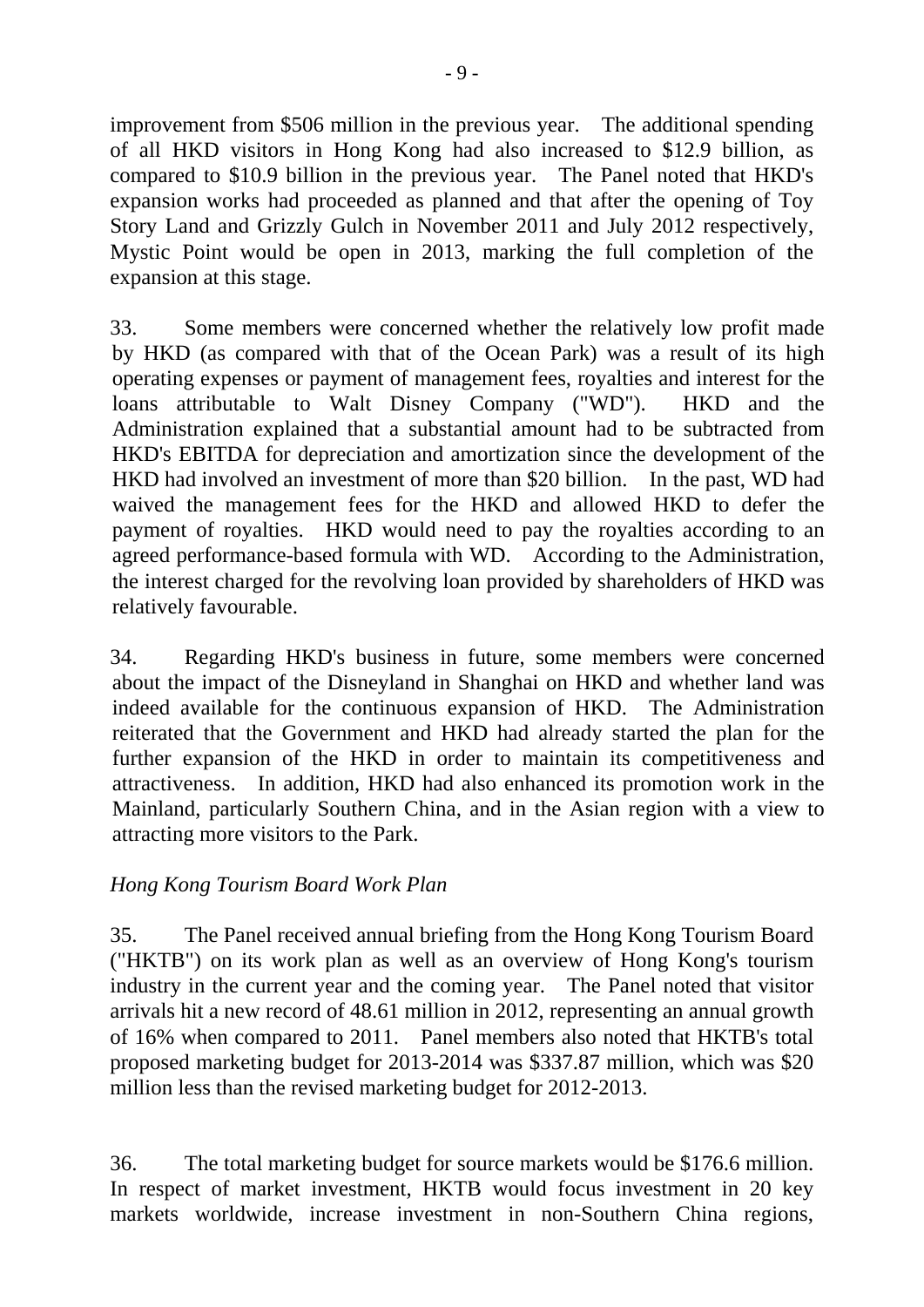strengthen promotional effort in short-haul markets, maintain market presence through public relations and digital promotions in the long-haul markets and continue investment to nurture long-term potential to accelerate the development of emerging markets. HKTB would continue to utilize the "Hong Kong . Asia's World City" marketing platform for its worldwide promotions.

37. Some members were concerned that while the number of visitors from the Mainland had increased considerably in recent years, the number of visitors from Europe, the United States and other emerging markets had dropped. Members noted that the HKTB spent about \$50 million respectively for long-haul markets, short-haul markets and the Mainland in promoting Hong Kong as a tourist destination. However, owing to the weak economies in Europe and the United States, there was a sluggish increase in visitors from these markets. The increase in visitors in short-haul travels, i.e. visitors from other Asian countries, was also minimal. The major influx of visitors in recent years mainly came from the Mainland, in particular, Southern China.

38. Members opined that the Government should expedite its review on the capability of Hong Kong in handling an increasing number of visitors bearing in mind the need to enable Hong Kong to receive more visitors while at the same time the need of local people could be met. The Administration advised that the Government and the HKTB had endeavoured to enhance the capacity of the existing tourist spots and increase the number of tourist attractions in order to meet the needs of overseas visitors and local people. The Government was assessing the overall capacity of Hong Kong to receive an increasing number of visitors. The study areas included the handling capacity of the boundary control points, the receiving capacity of tourist attractions and the public transport system, the supply of hotel rooms, etc. with a view to striking a balance between the economic development brought about by a thriving tourist industry and its impact on the daily life of local residents.

### Consumer protection

## *Enforcement of the fair trading provisions in the Trade Descriptions Ordinance (Cap. 362)*

39. The Panel had all along been concerned about the need to strengthen the consumer protection regime in Hong Kong. It received a briefing by the Administration on 11 December 2012 on the progress of the preparatory work for the commencement of the Trade Descriptions (Unfair Trade Practices) (Amendment) Ordinance 2012 ("TD(A)O"), the public consultation exercise on the draft enforcement guidelines, and other enforcement matters in respect of the fair trading provisions in the TD(A)O.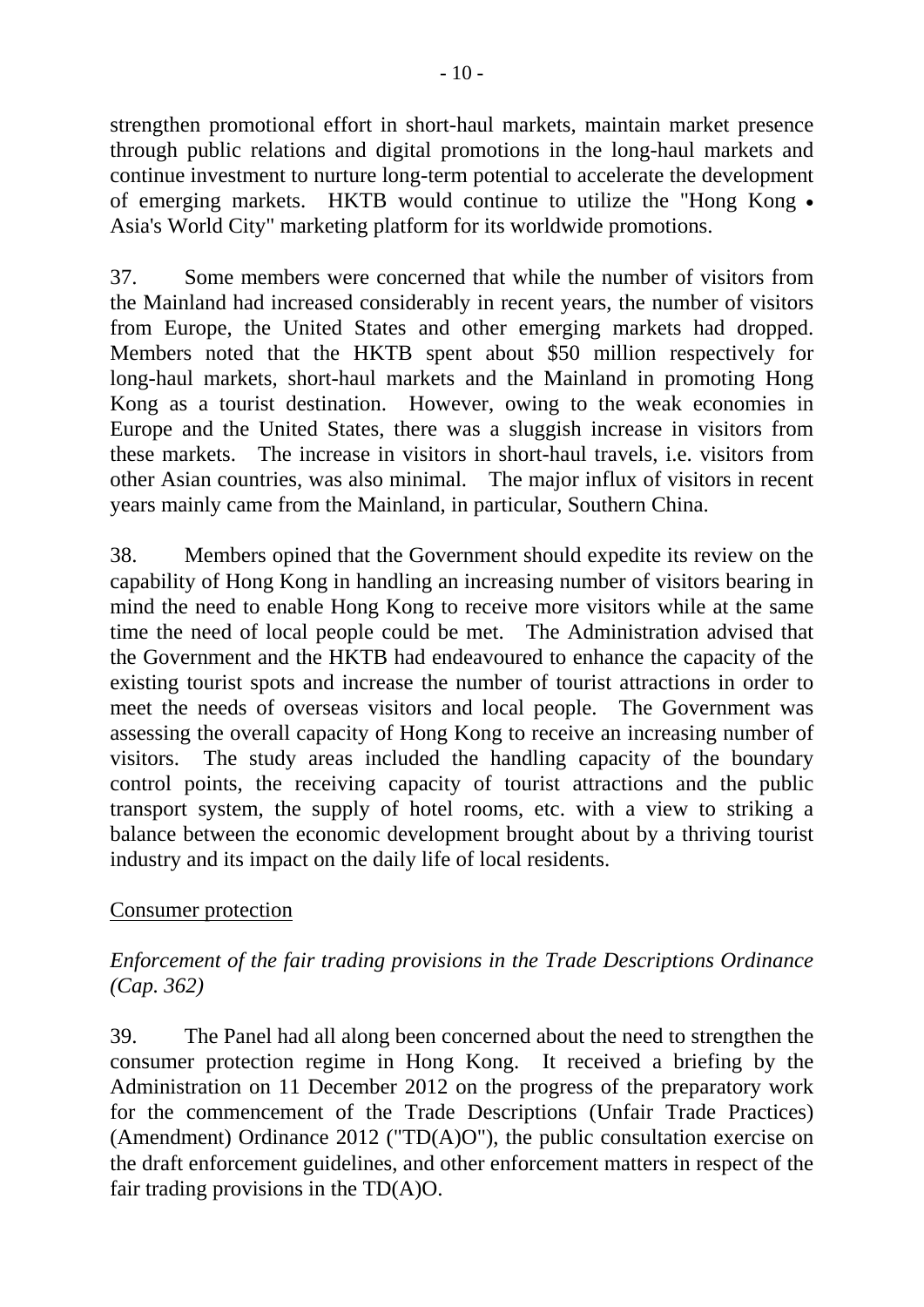40. Some members were concerned that the TD(A)O did not cover the provision of cooling-off period which, to these members, would best protect the interest of the consumers. As regards members' enquiry about the Administration's plan regarding the proposal to introduce legislation for provision of a cooling-off period, the Administration advised that given the divergent views on the matter, further study was needed before addressing it by legislation.

41. Another concern of the members was about the co-ordination of work among enforcement agencies in enforcing Trade Description Ordinance ("TDO"), particularly the arrangements on referral of cases among the various enforcement agencies. The Administration advised that the respective responsibilities of the Customs and Excise Department ("C&ED") and the Office of Communications Authority ("OFCA") in enforcing TDO were clearly defined. They would enter into a memorandum of understanding, with details to be publicized in due course, regarding the arrangements for enforcing the TDO after the enactment of the TD(A)O. According to the Administration, C&ED, OFCA, the Police and the Consumer Council had maintained close liaison in enforcing the TDO, and the existing co-operation arrangements had proved to be effective. From time to time, C&ED and the Police carried out joint operations. The Consumer Council mainly played the role of an arbitrator and would refer cases which involved criminal offences to the Police or C&ED. In anticipation of an increase in reports of undesirable trade practices as a result of the implementation of the TD(A)O, the Administration would establish an electronic platform for referral of cases between the Consumer Council and C&ED.

## *Imposing concentration limits of phthalates in children products*

42. Phthalates are commonly used as plasticizers in polyvinyl chloride (PVC) products. There are concerns over the health hazards posed to young children by phthalates. At its meeting on 26 November 2012, the Panel discussed the Administration's proposal to impose concentration limits of phthalates in toys and child care products by amending the Toys and Children's Products Safety Ordinance (Cap. 424).

43. One of members' concerns was that parents might not be aware whether individual children products met the safety standards. They considered that wide publicity should be made on the concentration limits of phthalates for different children's products. According to the Administration, the proposed new legislation would commence several months after it was passed by the LegCo so that the importers and retailers could make the necessary arrangements to comply with the new legislation. The Government, in particular the C&ED, would launch a publicity programme to assist the parties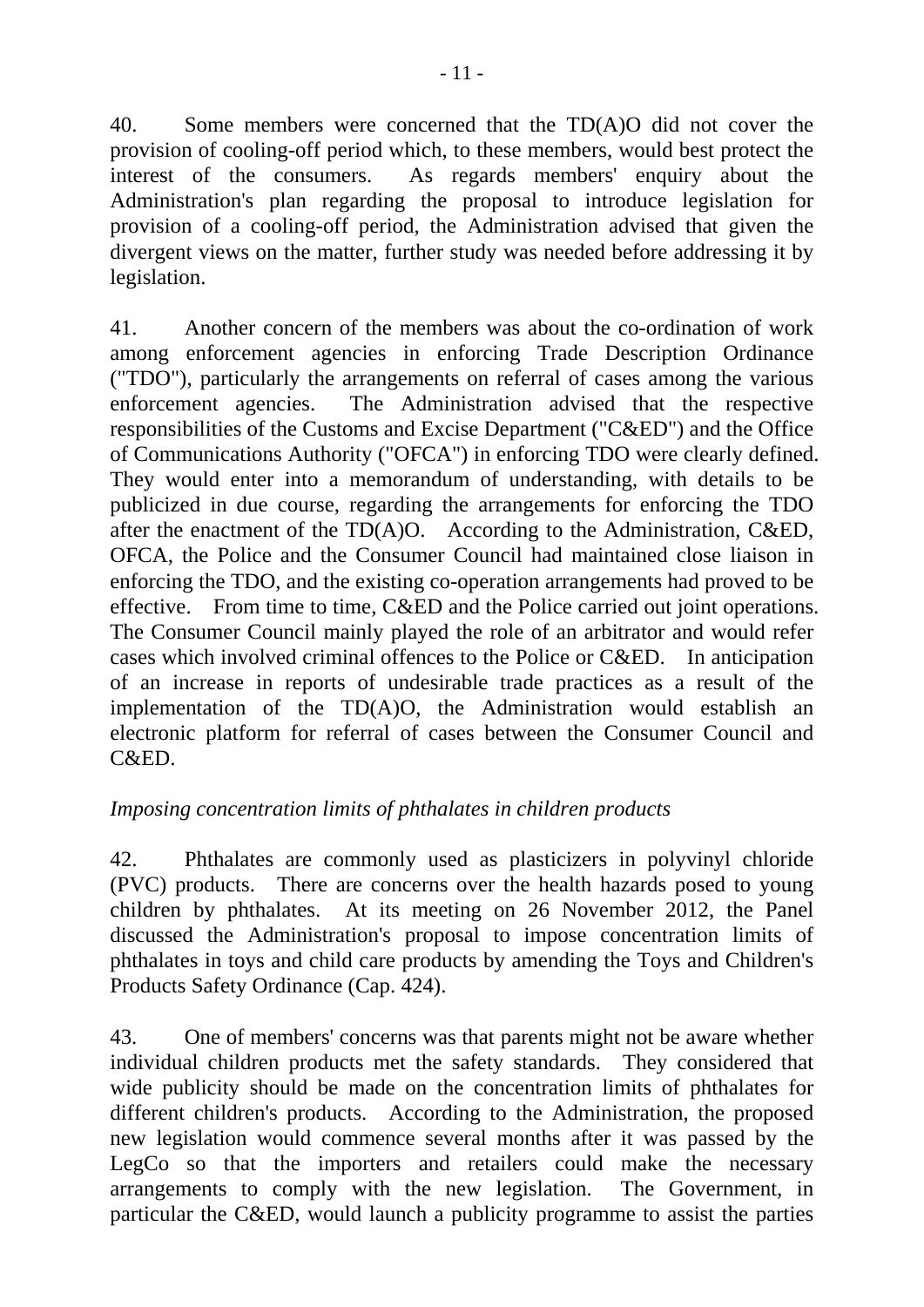concerned to comply with the requirements and an education programme to advise the public on the requirements. As to the concern of some members that phthalates were also found in other consumer products other than toys and children products, such as healthcare products and cosmetics, the Administration advised that phthalates in these consumer products were controlled under the Consumer Goods Safety Ordinance (Cap. 456). C&ED regularly conducted sample checks on consumer goods to ascertain if they contained excessive phthalates, and so far the products were found to have complied with the statutory standards.

### Port development and marine services

## *Implementation of the Maritime Labour Convention 2006 in Hong Kong*

44. The Panel was consulted on 11 December 2012 on the policy aspects of the Merchant Shipping (Seafarers) (Amendment) Bill 2013 which sought to implement certain requirements of the Maritime Labour Convention, 2006 ("MLC"). MLC, adopted by the United Nations' International Labour Organization, provides a comprehensive set of global standards for protecting seafarers' rights to decent employment. While supporting in general the legislative proposals, some members expressed concern about the absence of seafarers' right to collective bargaining and retirement protection in the proposal. The Administration explained that the proposal was in line with international standards, which did not require legislation on the right to collective bargaining and that seafarers' retirement protection would be based on the relevant legislation of the ships' flag state. A member was of the view that the procedures of inspection for the renewal of the Maritime Labour Certificate should be streamlined in order to facilitate operation of the ships.

### *Pilotage (Amendment) Bill 2013*

45. The Panel was consulted on 26 November 2012 on the Administration's proposals in the Pilotage (Amendment) Bill 2013 to amend the Pilotage Ordinance (Cap.84) ("the Ordinance") and its subsidiary legislations in respect of the licensing of pilots, pilotage requirement and matters to improve the operation of the Ordinance and subsidiary legislation. Members in general supported the legislative proposal. Some members expressed concern about whether there would be sufficient replacement for retiring pilots to meet the future demand of pilotage service and whether the Administration would re-consider the proposed lifting of compulsory pilotage requirement for vessels of less than 3,000 gross tonnage proceeding to and from the Kwai Tsing container terminals. The Administration explained that the lifting of the requirement was proposed after taking into account the incident-free record in the Kwai Tsing container terminals and good performance of the coxswains of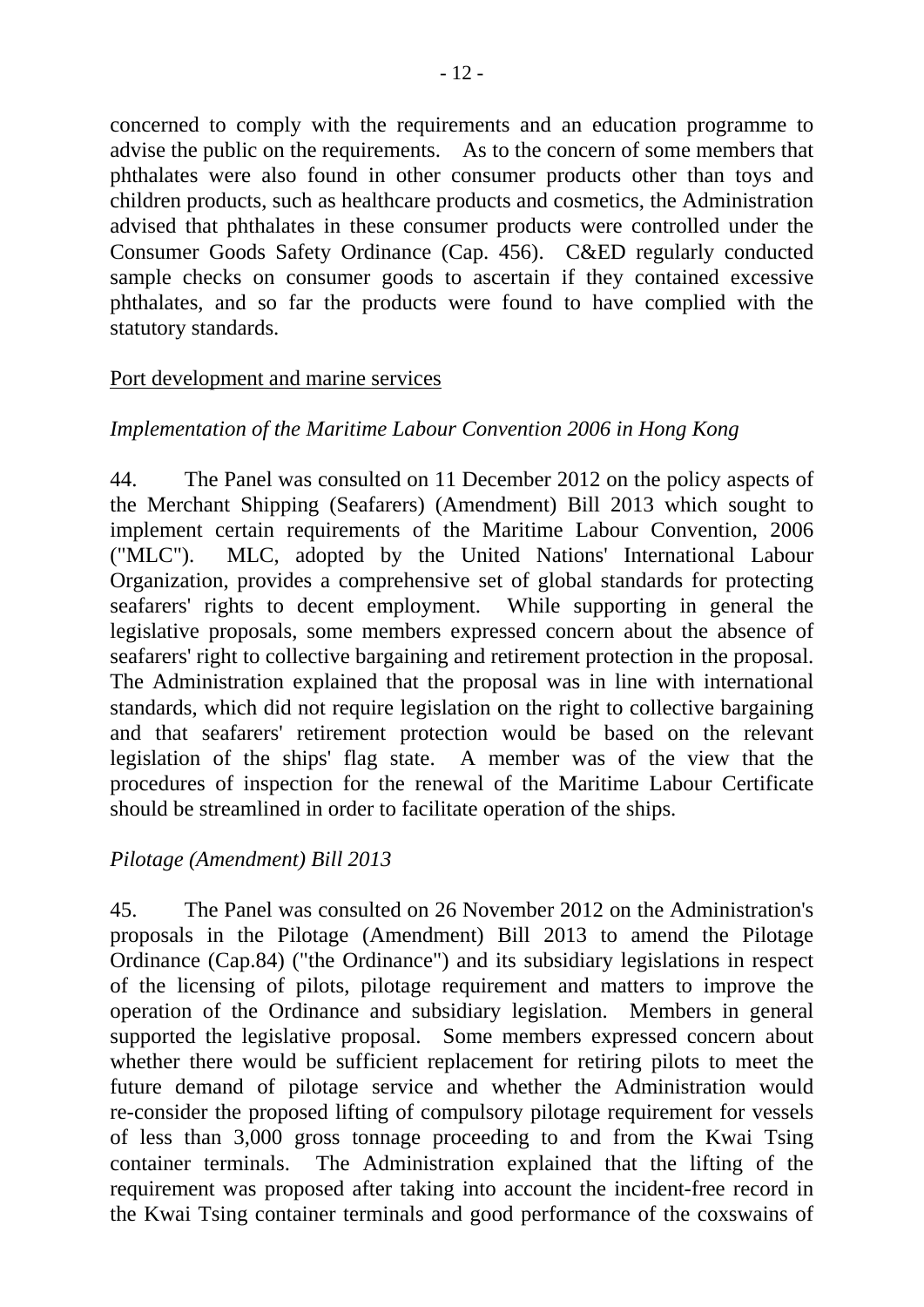river trade vessels. The Bill was passed by the LegCo on 22 May 2013.

#### Panel meetings

46. From October 2012 to end June 2013, the Panel held a total of 10 meetings. The Panel has scheduled a meeting on 22 July 2013 to receive updates by the Administration on the follow-up actions arising from the Lamma ferry disaster and on the new regulatory regime for the tourism sector in Hong Kong. In addition, it will discuss the operation and regulation arrangements of the Kai Tak Cruise Terminal, and the protection of the interest of consumers using telecommunication services.

Council Business Division 1 Legislative Council Secretariat 4 July 2013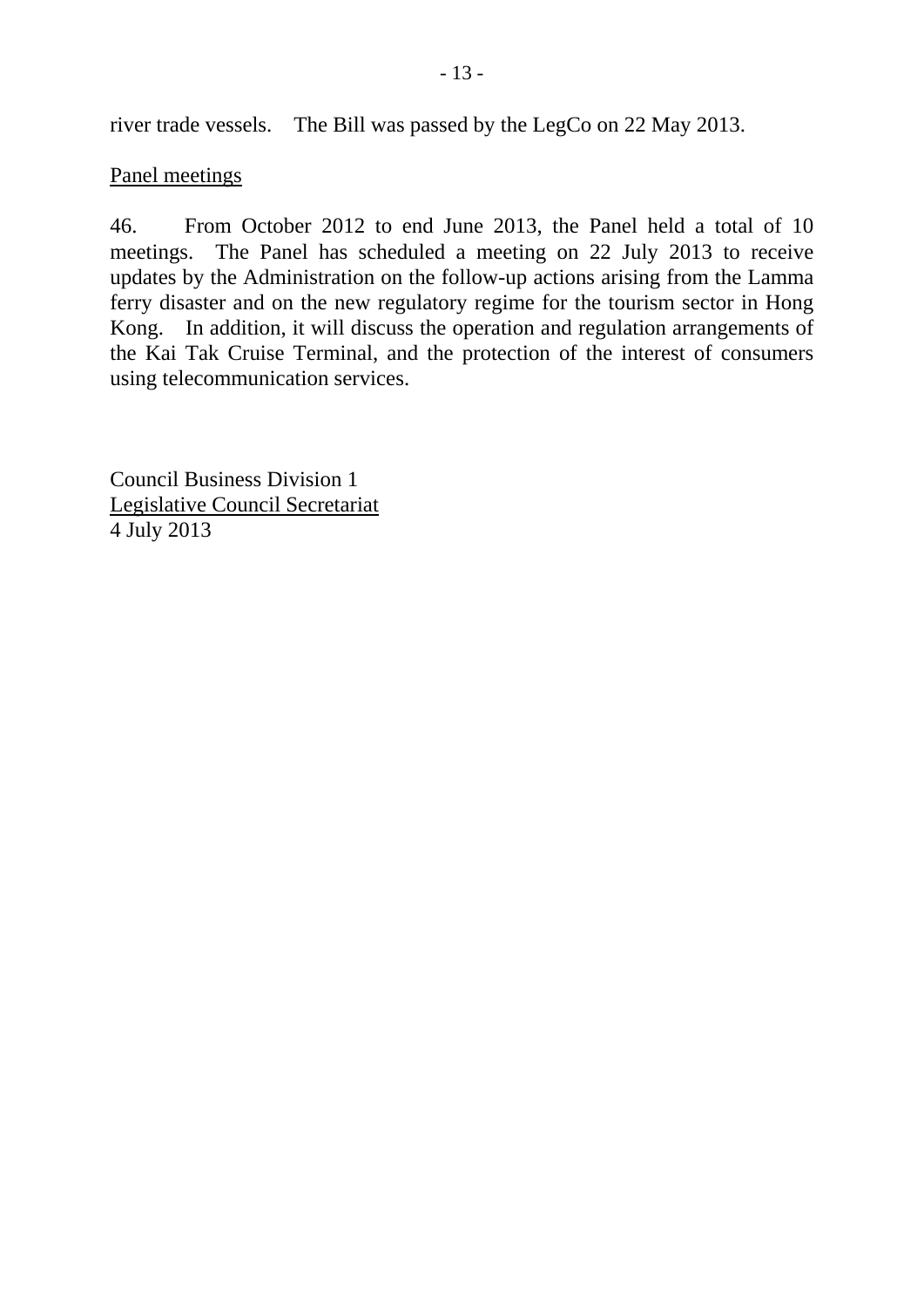## **Legislative Council**

## **Panel on Economic Development**

#### **Terms of Reference**

- 1. To monitor and examine Government policies and issues of public concern relating to economic infrastructure and services, including air and sea transport facilities and services, postal and weather information services, energy supply and safety, consumer protection, competition policy and tourism.
- 2. To provide a forum for the exchange and dissemination of views on the above policy matters.
- 3. To receive briefings and to formulate views on any major legislative or financial proposals in respect of the above policy areas prior to their formal introduction to the Council or Finance Committee.
- 4. To monitor and examine, to the extent it considers necessary, the above policy matters referred to it by a member of the Panel or by the House Committee.
- 5. To make reports to the Council or to the House Committee as required by the Rules of Procedure.